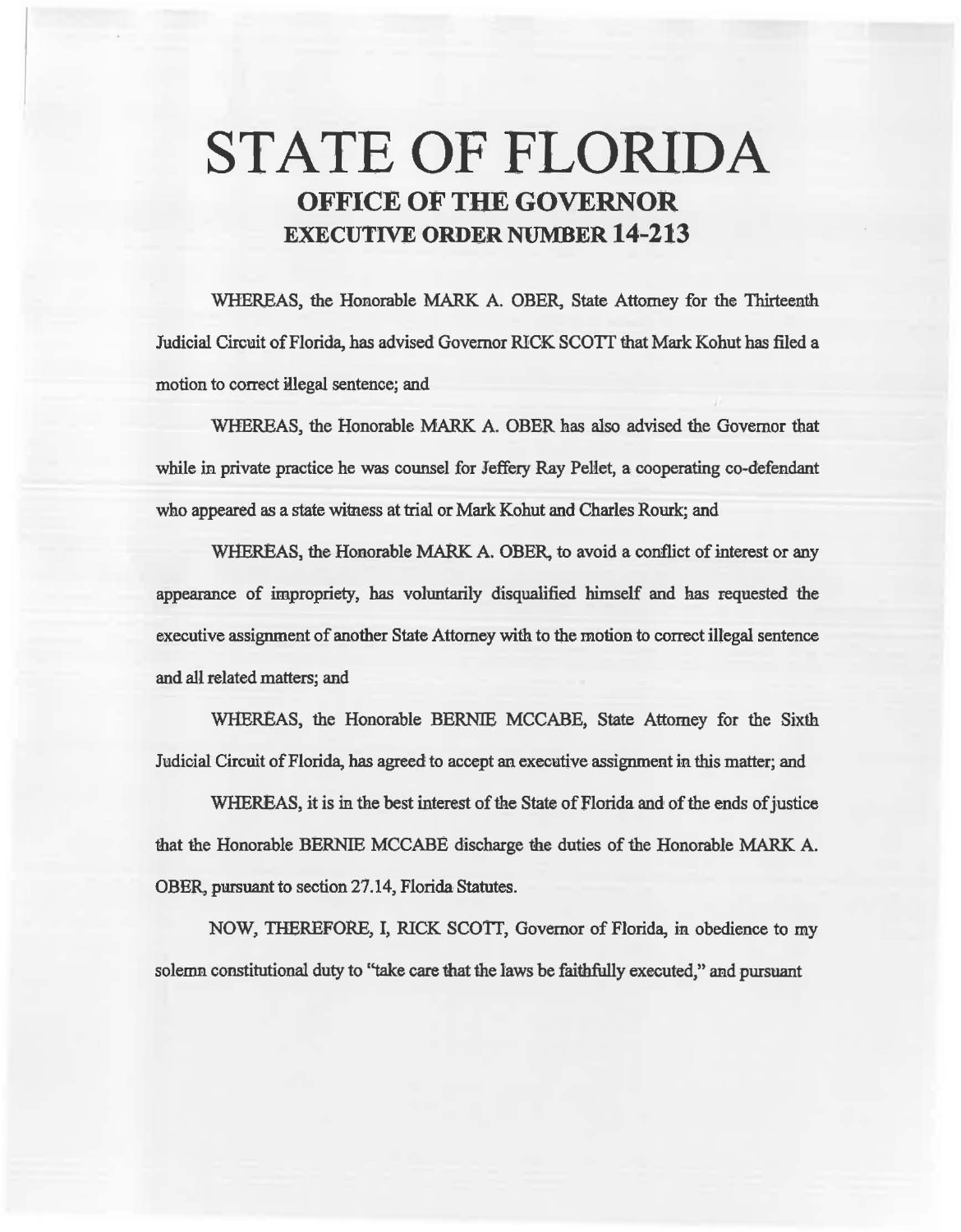to the Constitution and laws of the State of Florida, issue the following Executive Order, effective immediately:

## Section 1.

The Honorable BERNIE MCCABE, State Attorney for the Sixth Judicial Circuit of Florida, referred to as the "Assigned State Attorney," is assigned to discharge the duties of the Honorable MARK A. OBER, State Attorney for the Thirteenth Judicial Circuit of Florida, as they relate to the motion to correct illegal sentence and all matters related to Mark Kohut.

### Section 2.

The Assigned State Attorney or one or more Assistant State Attorneys and Investigators, who have been designated by the Assigned State Attorney, shall proceed immediately to the Thirteenth Judicial Circuit of Florida, and are vested with the authority to perfonn the duties prescribed herein.

#### Section 3.

All residents of the Thirteenth Judicial Circuit are requested, and all public officials are directed, to cooperate and render whatever assistance is necessary to the Assigned State Attorney, so that justice may be served.

#### Section 4.

The period of this Executive Assignment shall be for one (1) year, to and including July 14, 2015.